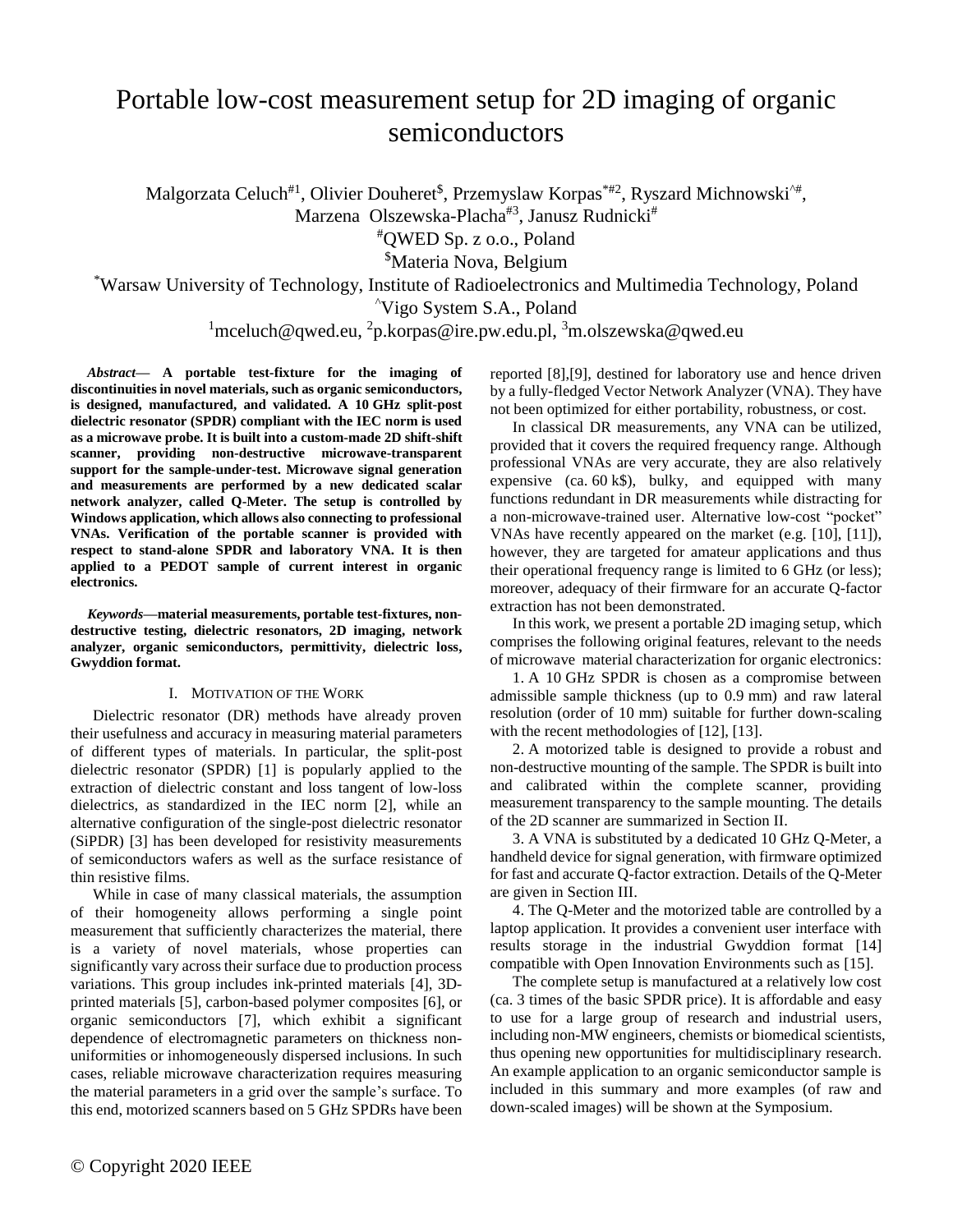### II. 2D SPDR SCANNER FOR MATERIAL IMAGINING

Our scanner consists of an XY-motorized table mounted under the arm holding a 10 GHz SPDR designed after [1], [2]. The whole table is moved in X-direction by a robust Standa motor [16], while a light frame of thin Teflon foil is moved in Y-direction by a Nanotec motor [17]. Typically, 1 mm or 2 mm steps are selected, though both motors allow going down to 5 micro resolution. The sample uder test (SUT), once carefully placed upon the foil, remains stable and intact. A Master Unit Control Application (MUCA) allows precise positioning of the SPDR aperture over consecutive points of the 2D grid (communicating with both motors via USB) and invokes microwave measurements, by optionally, either a standard VNA (via network connection using VNA libraries) or our new Q-Meter (via USB). The readout is done through a linear frequency sweep around the expected resonance frequency in a transmission measurement, with the number of frequency points in the range of 100 - 1000. Two measurement regimes are consecutively applied at each spatial step. First, automatic frequency tracking ensures that the resonance is detected, even when material parameters rapidly change from point to point. Then, the frequency range is adjusted to approximately 3 dB band, for accurate extraction of the resonance frequency and loaded Q-factor. The measurement speed mainly depends on the microwave measuring device, as further explained.



Fig. 1. Schematic of the setup MUCA with setup photo.

# III. Q-FACTOR EXTRACTION DEVICE

It has previously been proven [18],[19], that an accurate Qfactor extraction can be obtained with just a scalar network analyzer. Such a device is less complicated than a vector network analyzer and can be built as a sensitive and frequency selective super-heterodyne receiver with a logarithmic RF power detector coupled together with a tracking generator (TG) [18]. This idea stands behind our custom designed Q-Meter device dedicated to operation with 10 GHz SPDRs. While the

idea is simple, the design becomes challenging, if practical constrains are taken into account:

- measurement accuracy and stability,
- dynamic range,
- cross talk between TG and receiver,
- speed of measurements,
- production-specific issues of a multilayer PCB or electronic components availability and cost.



Fig. 2. A block diagram of the Q-Meter device.

The resulting Q-Meter block diagram is shown in Fig. 2. The Q-Meter extracts the quality factor of an SPDR by measuring the frequency response, in a transmission mode. For each frequency point within the required range and with an appropriate step, one port of the resonator is excited by the TG ( $P_{out} \approx 0$  dBm) and a small part of this signal ( $P_{in} <$  -40 dBm) is transmitted to the second port of the resonator. This low power signal is captured by the receiver and its magnitude is measured on IF frequency (IF  $= 10.7$  MHz). From those measurements, the frequency response of the resonator (module of its transmittance, |S21|) is constructed using internally stored calibration data. Calibration in this case includes measured power levels of the TG at several frequencies and a frequency response of the RF power detector circuit. Q-factor is extracted using fast curve fitting algorithm. This algorithm provides exceptional stability of the result in comparison with a simple approach based on 3-dB marker search performed manually by the user and also implemented in many VNAs.

The dynamic range of the receiver is limited by the dynamic range of the logarithmic power detector itself (and is estimated as ca. 86dB at error below 1 dB [20]) as well as noise level, which depends on IF bandwidth. Taking into account several constrains, IF bandwidth of 180 kHz has been chosen, which results in the minimal noise floor of the receiver at approximate -110dBm.

Such a high sensitivity imposes strict requirements for electromagnetic isolation between TG and the receiver to avoid spurious cross-talks, which would be visible on measured  $|S21|$ characteristic and therefore affecting estimated Q-factor result. To minimize cross-talks, TG and the receiver have been physically located at opposite ends of the printed circuit board and isolated with separated chambers in a aluminum custommilled case. Moreover, besides traditional EM gaskets use, each track on PCB, which entered isolated chamber (regardless of being data or power supply line), has been treated as a potential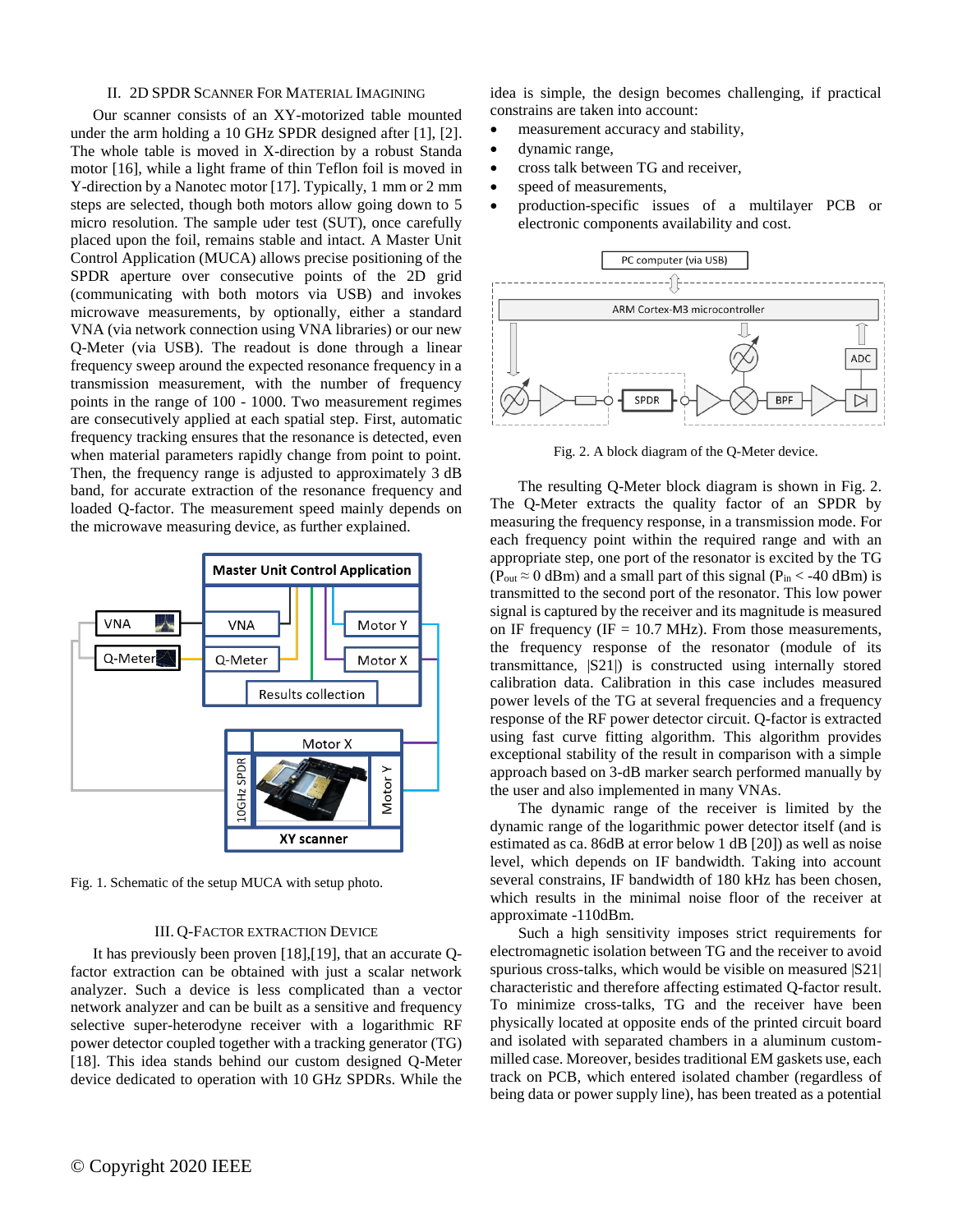path for RF leakage. As such, they have been equipped with filtering structures, which consisted of a "butterfly" and a ferrite choke, designed with the help of FDTD simulations, see Fig. 3. As a results, no cross-talks is observed above --85 dBm level, however some residual ones may still appear below this level. Such a spurious response may distract a non-MW-trained user, thereby, it has been decided to slightly decrease sensitivity from the technical limits to improve user's experience, while keeping device fully operational (see. Fig. 3).



Fig. 3. Interior of the aluminum custom-milled case with isolated chambers (a), filtering structures on PCB (b) and response of the Q-Meter itself without any resonator connected (c).

For the above discussed device configuration, the measurement speed achieves ca. 3500 frequency points per second, which corresponds to about five Q-factor measurements per second, if 600 points are used to represent the  $|S_{21}|$  characteristic in considered frequency band.

#### IV.SETUP VALIDATION ON REFERENCE SAMPLES

Validation of the new microwave setup has been performed for point-wise measurements of reference homogeneous samples including (as listed in Table 1) single-crystal quartz (black entries of Table 1) and laminate (blue). Four hardware configurations have been applied: the new scanner connected to the new Q-Meter, the same scanner connected to a laboratory VNA; then the Q-Meter and the VNA have been used in connection to a commercial stand-alone 10 GHz SPDR [21]. As shown in Table 1, the material parameters extracted by the four setups for each particular sample are within the error bounds defined by the IEC norm [2], i.e., ca. 0.3% for real permittivity and 2\*10-5 for loss tangent.

Table 1: Accuracy comparison of different characterization setups. Results are given within single-precision accuracy of the algorithm converting f and Q to material parameters (which is much better than the expected accuracy of the SPDR method, ca. 0.3% for real permittivity).

|         | SPDR stand-alone   | SPDR in scanner    |
|---------|--------------------|--------------------|
| O-Meter | 3.803550-j0.000176 | 3.824762-j0.000195 |
|         | 3.688887-j0.004745 | 3.723075-j0.004823 |
|         | 4.365576-j0.000437 | 4.375460-j0.000523 |
| labVNA  | 3.804655-j0.000139 | 3.822888-j0.000221 |
|         | 3.698719-j0.004641 | 3.721900-j0.004417 |
|         | 4.364580-j0.000339 | 4.374674-j0.000401 |

# V. APPLICATION IMAGING OF ORGANIC SEMICONDUCTOR

The new scanner has been applied to samples from MateriaNova developed for organic electronics. The sample on the left of Fig. 4 is single crystal quartz substrate, purchased from Siegert Wafer (Ref. 4"/Z-Cut/500±20/DSP) and manually cleaved to cope with size dimension of the SPDR. Following a standard cleaning procedure involving successive ultrasonicated bath of soap, DI water, acetone and IPA at 60°C, a 60 nm layer of PEDOT:PSS (Poly(3,4 ethylenedioxythiophene)-poly(styrenesulfonate), Ref. Clevios PVPAI4083, Heraeus) was then deposited by spin-coating the commercial water dispersion of the material at 2000 rpm. The deposit was then backed at 120°C during 1h in an oven under primary vacuum to dry the film. The resulting PEDOT:PSS acts as a hole collecting interfacial layer in organic photovoltaic cells. The grade PVPAI 4083 and related resistivity of the material (500-5000  $\Omega$ .cm) was chosen to ensure sufficient shunt resistance in the device, hence its photovoltaic performances.

The lateral size of the sample is 30mm x 30mm with 0.52mm height. First, the sample has been placed approximately centrally under the SPDR head. The complex permittivity values (green in Table 1) obtained in both the new scanner and the reference commercial resonator, with both the new Q-Meter and a laboratory VNA, are in mutual agreement, and also resistivities (600-900  $\Omega$ .cm) in the expected resistivity range.

The sample has been imaged, with scan area enlarged to of 60mm x 60mm, so as to enclose the sample with a margin needed for further resolution enhancement by post-processing (currently under development, following [12], [13]). A scanning step of 2 mm has been used, implying 31 measurement steps in each direction and 961 total steps. The total scan time of the complete scan was 5740 seconds (1 hour 36 minutes) and the time of one measurement was 5.97 seconds. Fig. 4 shows the color-coded permittivity maps of plain quartz and PEDOT:PSS PVPAI 4083 deposited on quartz.



Fig. 4. Photograph of a single crystal quartz as a plain substrate (upper left) and with deposited PEDOT:PSS PVPAI 4083 (upper right) and scanned 2D maps of relative permittivity.